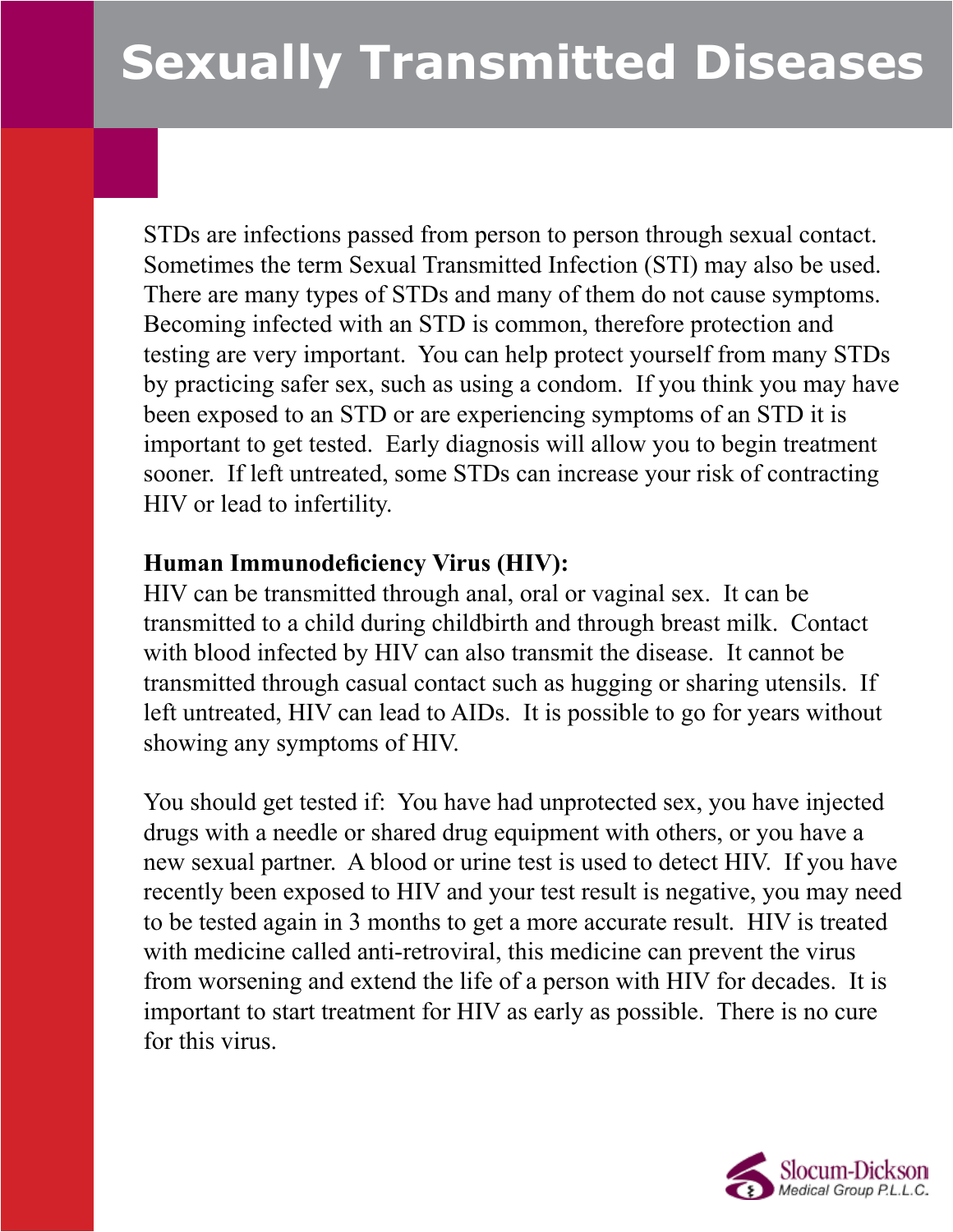## **Pelvic Inflammatory disease (PID):**

PID is a condition that only effects women. It is an infection in the womb, ovaries and fallopian tubes. STDs such as Chlamydia and Gonorrhea, if left untreated can cause PID. Symptoms of PID include: pain during intercourse, pain in the lower abdomen, fever, vaginal discharge with odor, or irregular bleeding. Some women may not experience any symptoms. PID is diagnosed with a vaginal exam, pap test, and pelvic ultrasound. The infections that cause PID are treated with antibiotics. PID is curable, however damage done by PID may not be reversible.

## **Human Papilloma Virus (HPV):**

HPV is transmitted through anal, oral or vaginal sex with an infected person. Some types of HPV cause cancer. The vaccines Gardasil and Cervarix can protect against genital warts and from certain types of HPV. The vaccine is recommended for males and females from age 9 to 26 years. Symptoms of HPV can include genital warts which are bumps in the genital area that could be small or large, raised or flat, or they may be shaped like cauliflower. Some individuals with HPV may not show any symptoms. HPV is detected using a pap test which allows the physician to determine if you have abnormal cervical cells that might indicate HPV. HPV is not curable. The genital warts that accompany the virus can be treated or removed. Abnormal cervical cells may be treated to help prevent cancer from developing.

#### **Gonorrhea:**

Gonorrhea is transmitted through anal, oral and vaginal sex. Gonorrhea is a bacterial infection that can affect the genital tract, mouth, and anus. Symptoms include painful urination, a pus-like discharge from the vagina or penis, anal irritation or painful bowel movements. Some individual may have no symptoms. Testing for Gonorrhea is done through a urine sample or a sample from the infected body part. This condition is treated and cured with antibiotics.

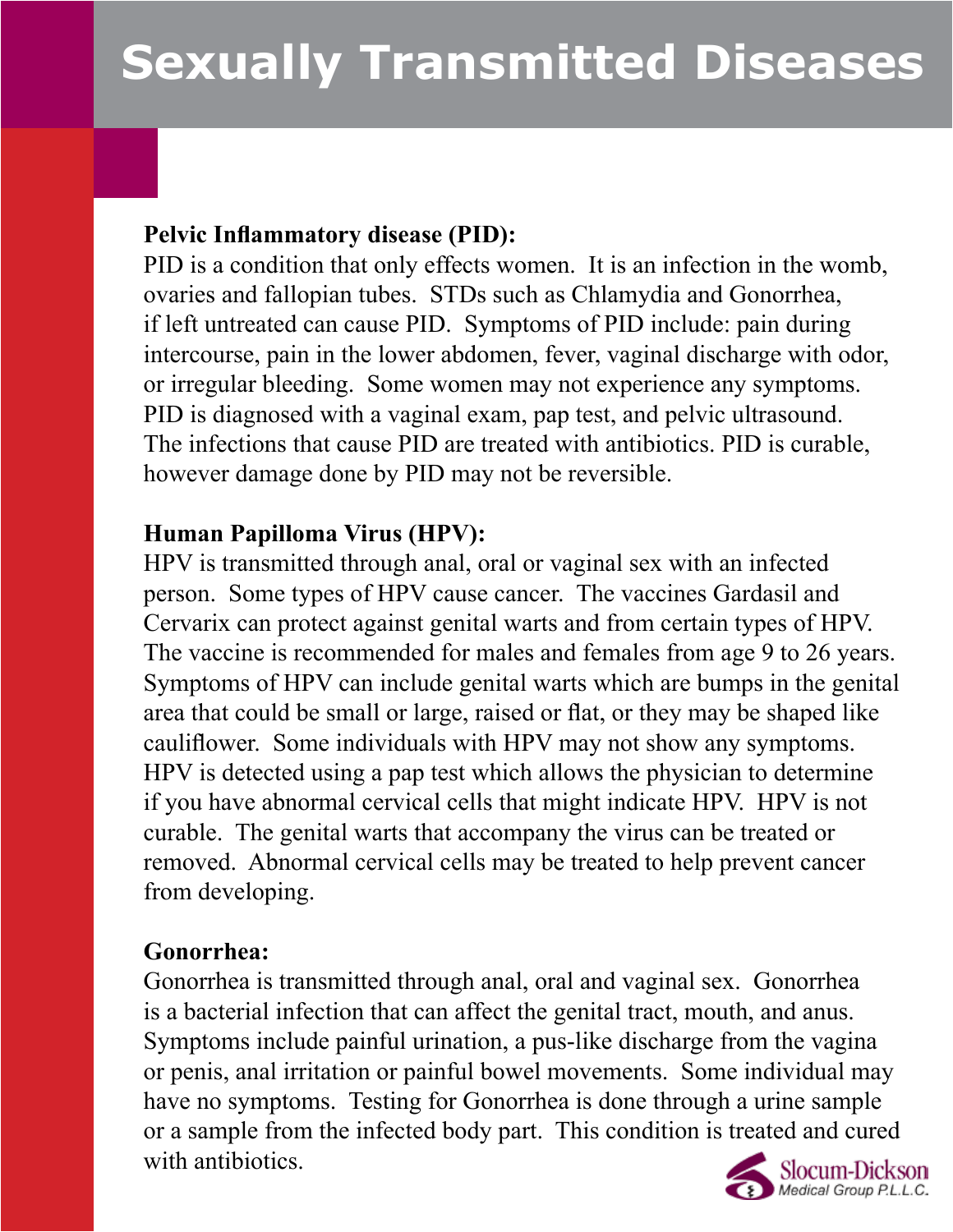## **Syphilis:**

Syphilis is transmitted through anal, oral, and vaginal sex with an infected person. The bacteria is passed to another person through syphilis sores. Symptoms of Syphilis are categorized into 3 stages: primary, secondary, late or latent stage. The primary stage is characterized by a single sore, the second stage involves a skin rash and lesions on the palm of the hands and both feet, the late stage begins when the other symptoms disappear but the disease is still present. Untreated Syphilis can lead to blindness and death. The test for Syphilis includes a blood test and microscopic exam of a syphilis sore. The disease is treated with a single antibiotic injection for persons infected for less than 1 year. Additional doses may be needed for those infected for more than 1 year.

### **Trichomoniasis:**

Trichomoniasis or Trich is transmitted through vaginal sex or genital to genital contact with an infected person. This condition is caused by a tiny parasite. Trich can be dangerous in pregnant women potentially causing premature birth or low birth weight. Symptoms of Trich include unusual discharge, strong odor, and pain when urinating or having sex. Many people don't experience any symptoms. Trichomoniasis is detected by testing a sample of the discharge from the vagina or penis. It may also be tested using a urine sample. Trich can be cured with antibiotics.

### **Chlamydia:**

Chlamydia is a bacterial infection that is transmitted through anal, oral or vaginal sex. The symptoms of Chlamydia are pain during intercourse, abdominal and lower back pain, burning during urination, and abnormal discharge. Some people infected with Chlamydia do not experience any symptoms. A urine test or specimen from the penis or cervix is used to test for Chlamydia. Antibiotics are used to treat and cure Chlamydia.